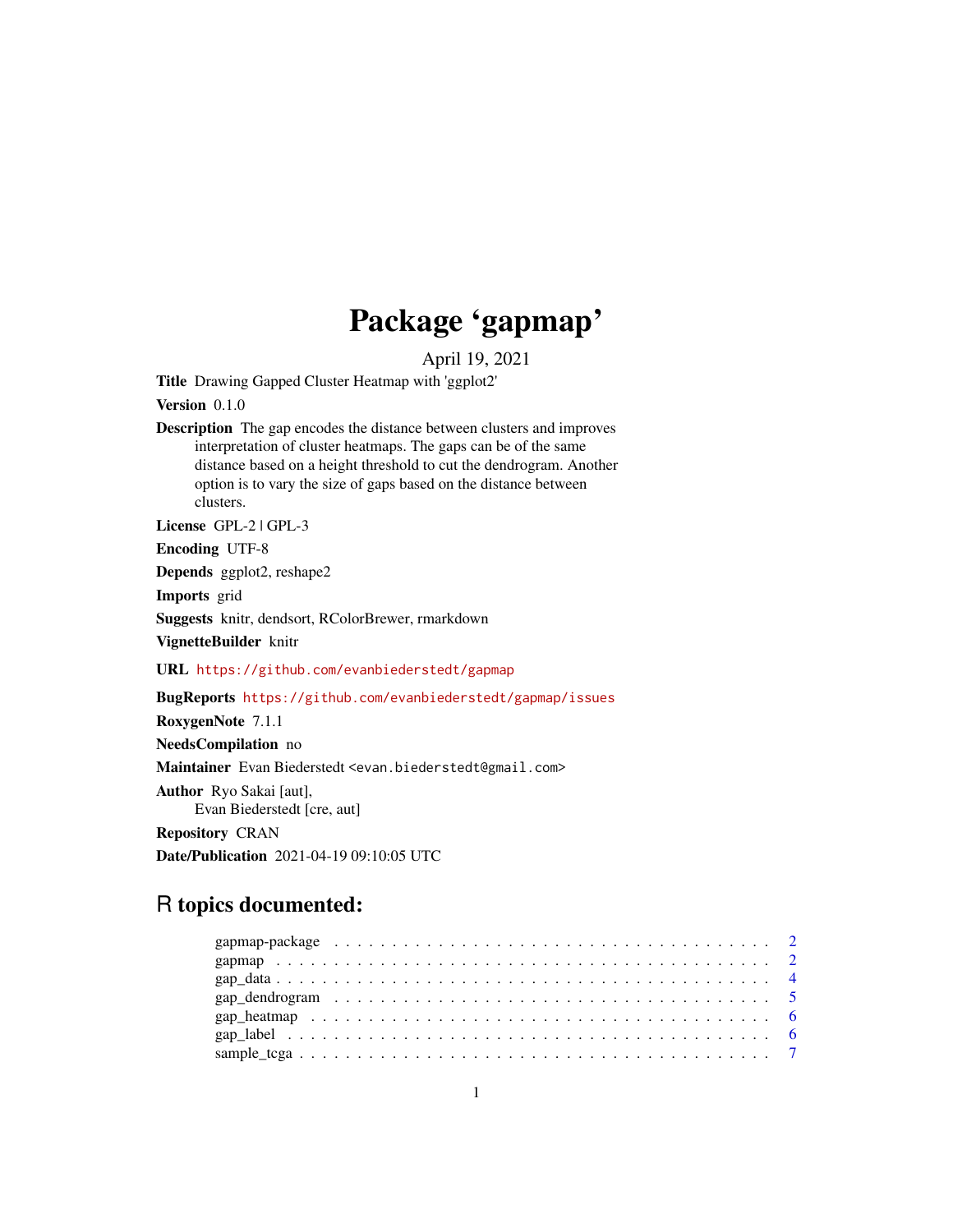<span id="page-1-0"></span>2 gapmap and the set of the set of the set of the set of the set of the set of the set of the set of the set of the set of the set of the set of the set of the set of the set of the set of the set of the set of the set of

### **Index** [8](#page-7-0) **8**

gapmap-package *Draws gapped heatmap (gapmap) and gapped dendrograms using ggplot2 in [R].*

# Description

Functions for drawing gapped cluster heatmap with ggplot2

### Details

This is a set of tools for drawing gapmaps using [ggplot](#page-0-0)

[gap\\_data](#page-3-1) extracts data from a dendrogram object. Make sure to convert hclust object to dendrogram object by calling as.dendrogram(). This method generates an object class gapdata, consisting of a list of data.frames. The general workflow is as following:

- 1. Hierarchical clustering hclust()
- 2. Convert the hclust output class into dendrogram by calling as.dendrogram()
- 3. Generate a gapped cluster heatmap by specifying a matrix and dendrogram objects for rows and columns in gapmap() function

# Author(s)

Ryo Sakai <ryo.sakai@esat.kuleuven.be>

gapmap *Function to draw a gapped cluster heatmap*

# Description

This function draws a gapped cluster heatmap using the ggplot2 package. The input for the function is the a matrix, two dendrograms, and parameters for gaps.

# Usage

```
gapmap(
 m,
  d_row,
  d_col,
 mode = c("quantitative", "threshold"),
 mapping = c("exponential", "linear"),
  ratio = 0.2,
  scale = 0.5,
  threshold = 0,
  row_threshold = NULL,
```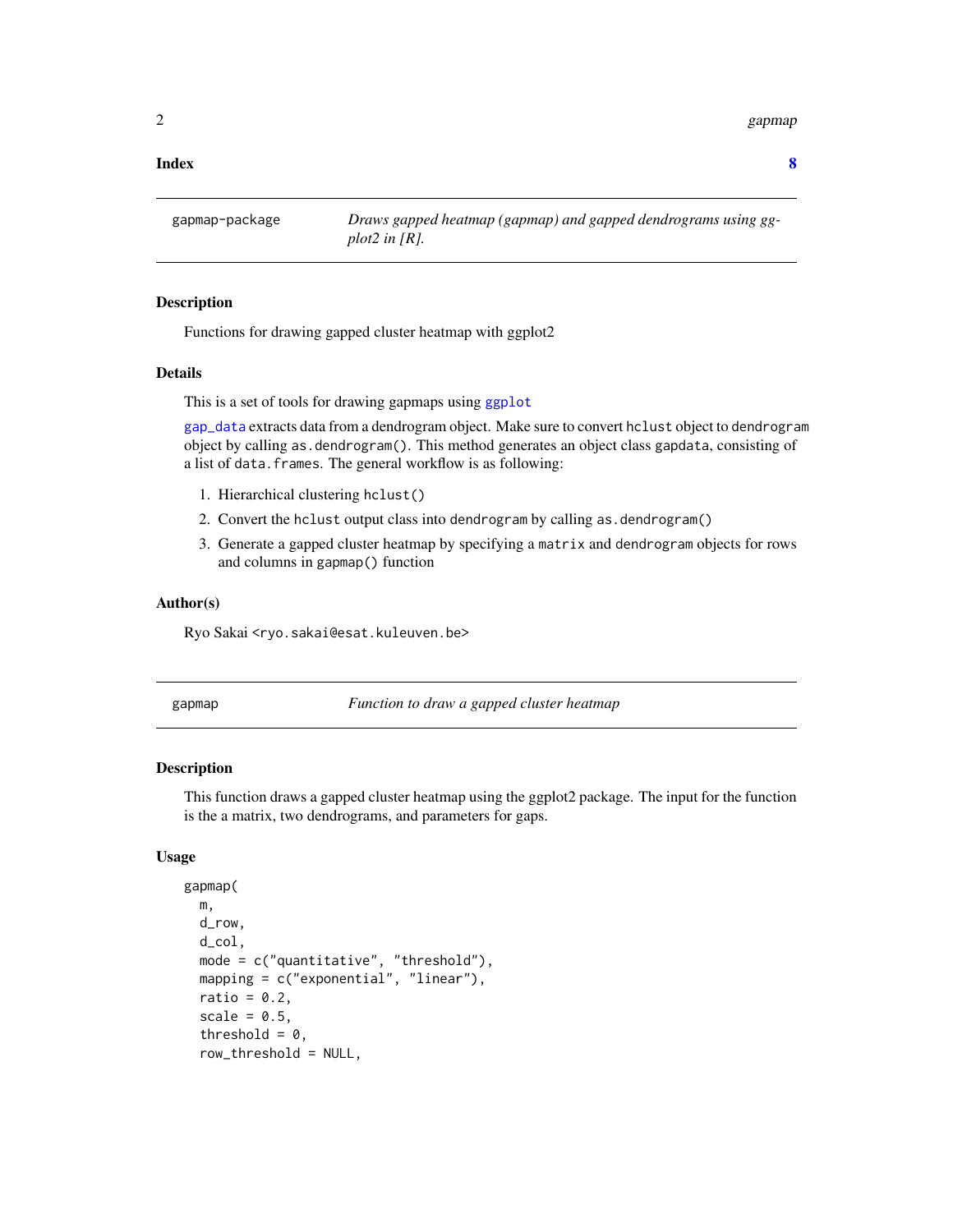# gapmap 3

```
col_threshold = NULL,
  rotate_label = TRUE,
  verbose = FALSE,
  left = "dendrogram",
  top = "dendrogram",
  right = "label",
  bottom = "label",
  col = c("#053061", "#2166AC", "#4393C3", "#92C5DE", "#D1E5F0", "#F7F7F7", "#FDDBC7",
    "#F4A582", "#D6604D", "#B2182B", "#67001F"),
  h_{ratio} = c(0.2, 0.7, 0.1),v_{\text{0}} v_ratio = c(0.2, 0.7, 0.1),
  label\_size = 5,
  show_legend = FALSE,
  ...
\lambda
```
# Arguments

| m               | matrix                                                                                           |
|-----------------|--------------------------------------------------------------------------------------------------|
| d_row           | a dendrogram class object for rows                                                               |
| $d_{\rm c}$ col | a dendrogram class object for columns                                                            |
| mode            | gap mode, either "threshold" or "quantitative"                                                   |
| mapping         | in case of quantitative mode, either "linear" or "exponential" mapping                           |
| ratio           | the percentage of width allocated for the sum of gaps.                                           |
| scale           | the sclae log base for the exponential mapping                                                   |
| threshold       | the height at which the dendrogram is cut to infer clusters                                      |
| row_threshold   | the height at which the row dendrogram is cut                                                    |
| col_threshold   | the height at which the column dendrogram is cut                                                 |
| rotate_label    | a logical to rotate column labels or not                                                         |
| verbose         | logical for whether in verbose mode or not                                                       |
| left            | a character indicating "label" or "dendrogram" for composition                                   |
| top             | a character indicating "label" or "dendrogram" for composition                                   |
| right           | a character indicating "label" or "dendrogram" for composition                                   |
| bottom          | a character indicating "label" or "dendrogram" for composition                                   |
| col             | colors used for heatmap                                                                          |
| h_ratio         | a vector to set the horizontal ratio of the grid. It should add up to 1. top, center,<br>bottom. |
| v_ratio         | a vector to set the vertical ratio of the grid. It should add up to 1. left, center,<br>right.   |
| label_size      | a numeric to set the label text size                                                             |
| show_legend     | a logical to set whether to show a legend or not                                                 |
| $\cdots$        | ignored                                                                                          |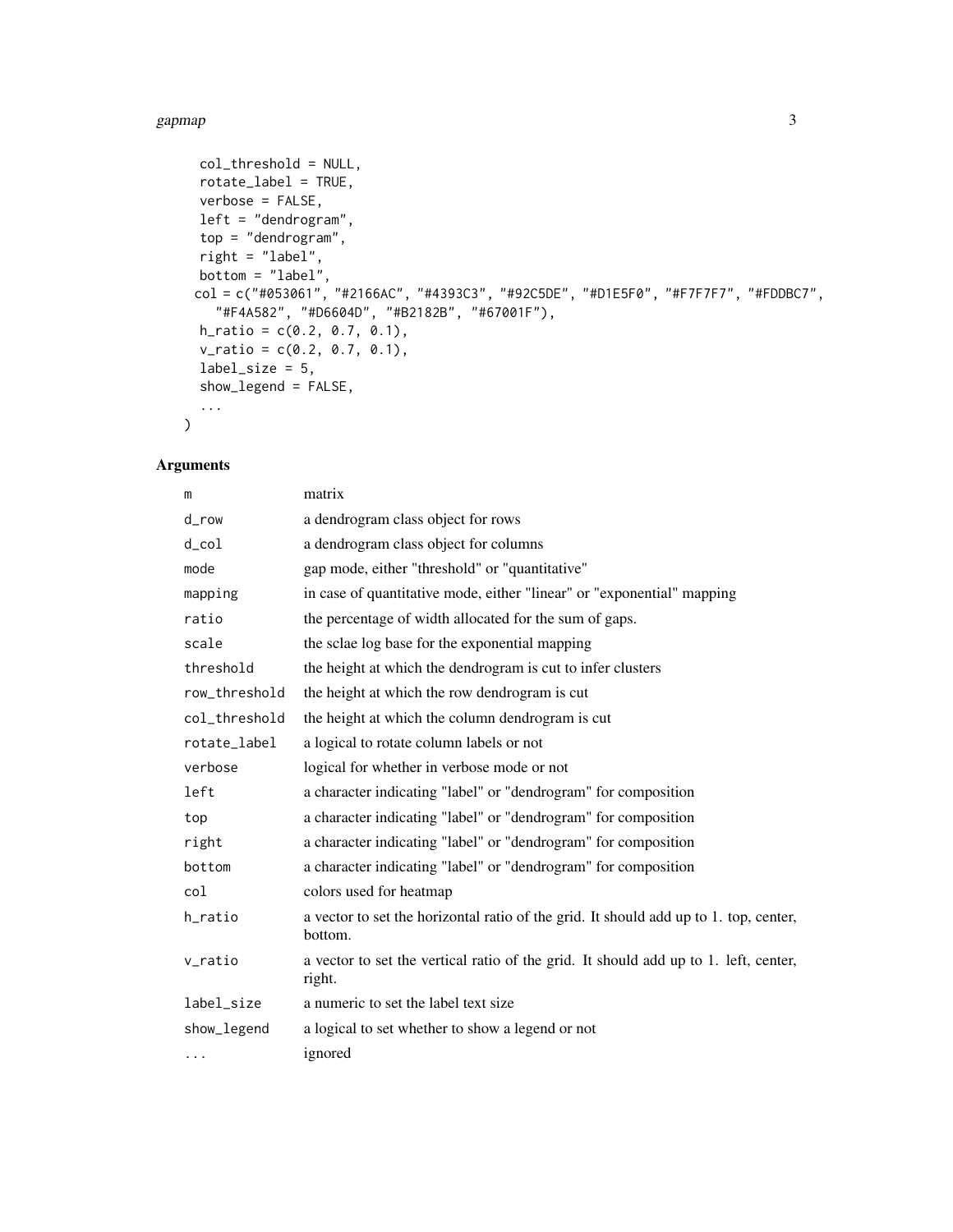# <span id="page-3-0"></span>Value

a ggplot object

# Examples

```
set.seed(1234)
#generate sample data
x \le - rnorm(10, mean=rep(1:5, each=2), sd=0.4)
y \le - rnorm(10, mean=rep(c(1,2), each=5), sd=0.4)
dataFrame <- data.frame(x=x, y=y, row.names=c(1:10))
#calculate distance matrix. default is Euclidean distance
distxy <- dist(dataFrame)
#perform hierarchical clustering. default is complete linkage.
hc <- hclust(distxy)
dend <- as.dendrogram(hc)
#make a cluster heatmap plot
gapmap(m = as.matrix(distxy), d_row= rev(dend), d_col=dend)
```
<span id="page-3-1"></span>gap\_data *Generate a gapdata class object from a dendrogram object*

# **Description**

This function takes a dendrogram class object as an input, and generate a gapdata class object as an output. By parsing the dendrogram object based on parameters for gaps, gaps between leaves in a dendrogram are introduced, and the coordinates of the leaves are adjusted. The gaps can be based on the a height (or distance) threshold to to introduce the gaps of the same width, or quantitative mapping of distance values mapped linearly or exponentially.

## Usage

```
gap_data(
 d,
 mode = c("quantitative", "threshold"),
 mapping = c("exponential", "linear"),
  ratio = 0.2,
  scale = 0.5,
  threshold = 0,
  verbose = FALSE,
  ...
)
```
# Arguments

| d    | dendrogram class object                        |
|------|------------------------------------------------|
| mode | gap mode, either "threshold" or "quantitative" |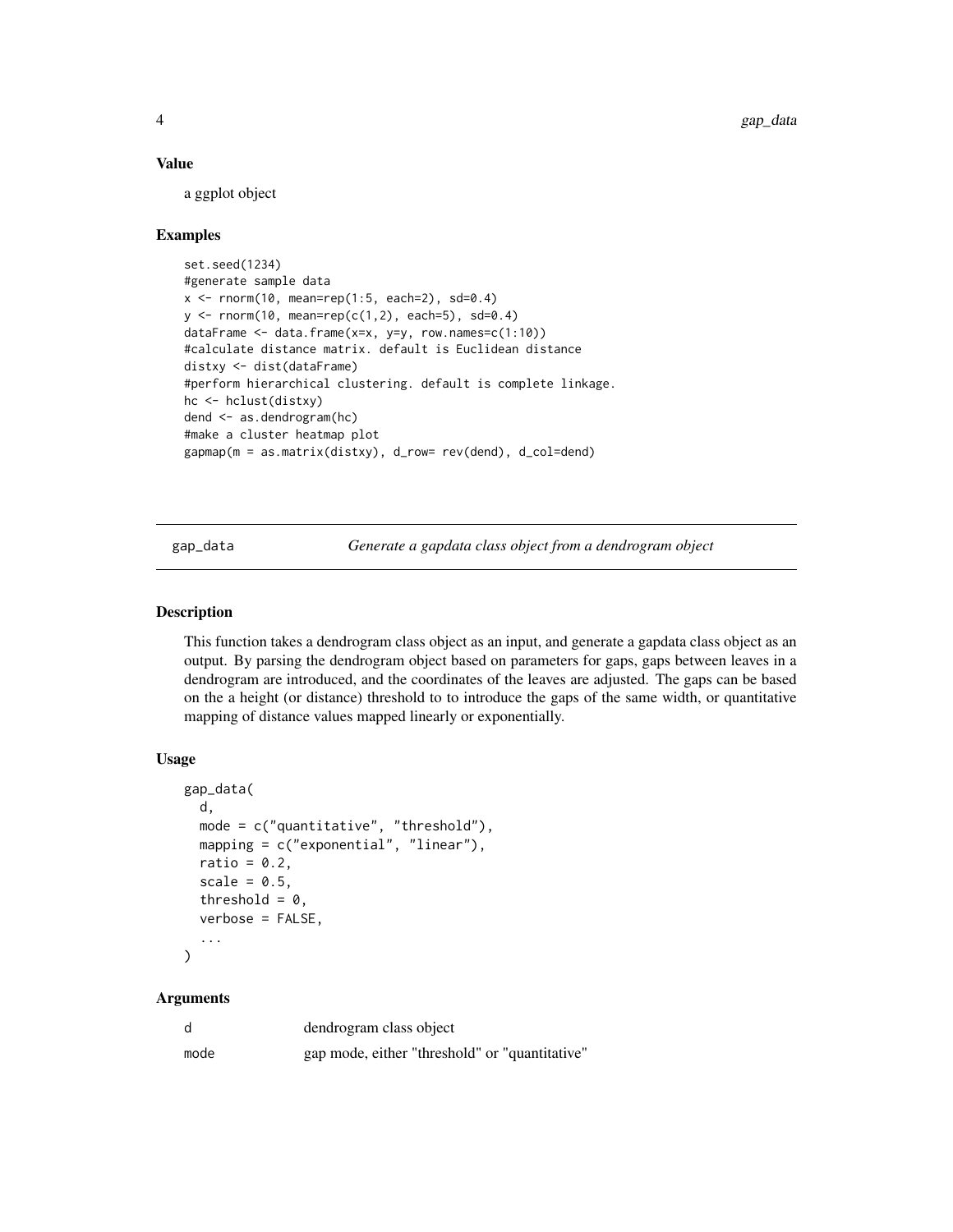<span id="page-4-0"></span>

| mapping   | in case of quantitative mode, either "linear" or "exponential" mapping |
|-----------|------------------------------------------------------------------------|
| ratio     | the percentage of width allocated for the sum of gaps.                 |
| scale     | the sclae log base for the exponential mapping                         |
| threshold | the height at which the dendrogram is cult to infer clusters           |
| verbose   | logical for whether in verbose mode or not                             |
|           | ignored                                                                |

# Value

a list of data frames that contain coordinates for drawing a gapped dendrogram

gap\_dendrogram *Function to draw a gapped dendrogram*

# Description

This function draws a gapped dendrogram using the ggplot2 package. The input for the function is the gapdata class object, generated from gap\_data() function.

# Usage

```
gap_dendrogram(
  data,
  leaf_labels = TRUE,
  rotate_label = FALSE,
  orientation = c("top", "right", "bottom", "left"),
  ...
\mathcal{L}
```
# Arguments

| data         | gapdata class object                                                                               |
|--------------|----------------------------------------------------------------------------------------------------|
| leaf_labels  | a logical to show labels or not                                                                    |
| rotate_label | a logical to rotate labels or not                                                                  |
| orientation  | a character to set the orientation of dendrogram. Choices are "top", "right",<br>"bottom", "left". |
|              | ignored                                                                                            |

# Value

a ggplot object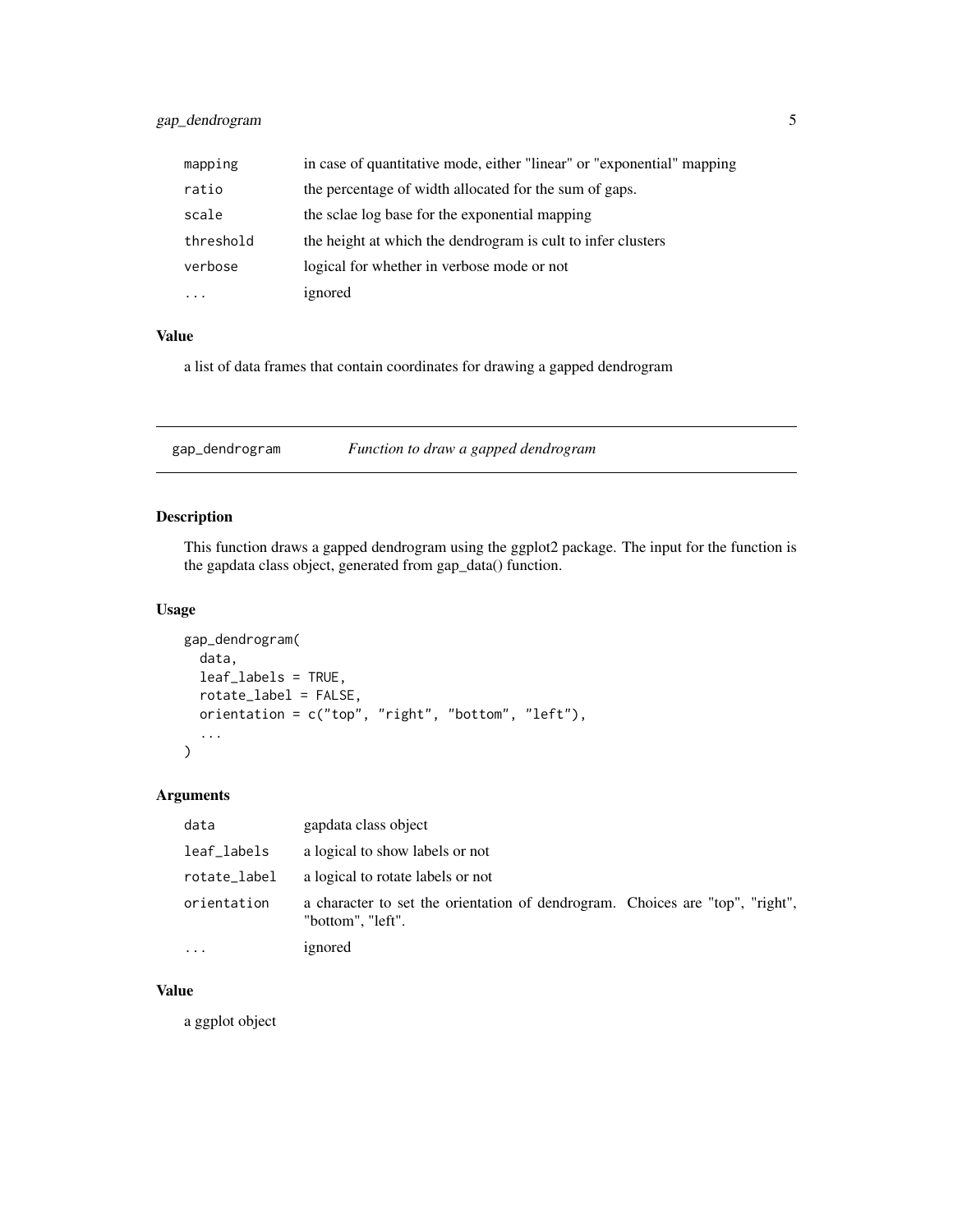# Description

This function draws a gapped heatmap using the ggplot2 package. The input for the function are the gapdata class objects, generated from gap\_data() function, and the data matrix.

# Usage

```
gap_heatmap(
 m,
 row\_gap = NULL,col\_gap = NULL,row_labels = TRUE,
 col_labels = TRUE,
 rotate = FALSE,
 col = c("#053061", "#2166AC", "#4393C3", "#92C5DE", "#D1E5F0", "#F7F7F7", "#FDDBC7",
    "#F4A582", "#D6604D", "#B2182B", "#67001F")
)
```
# Arguments

| m               | data matrix                          |
|-----------------|--------------------------------------|
| row_gap         | a gapdata class object for rows      |
| $col\_gap$      | a gapdata class object for columns   |
| row labels      | a logical to show labels for rows    |
| col labels      | a logical to show lables for columns |
| rotate          | a logical to rotate row labels       |
| co <sub>1</sub> | colors used for heatmap              |

# Value

a ggplot object

gap\_label *Function to draw a gapped labels*

# Description

This function draws a gapped labels using the ggplot2 package. The input for the function is the gapdata class object, generated from gap\_data() function.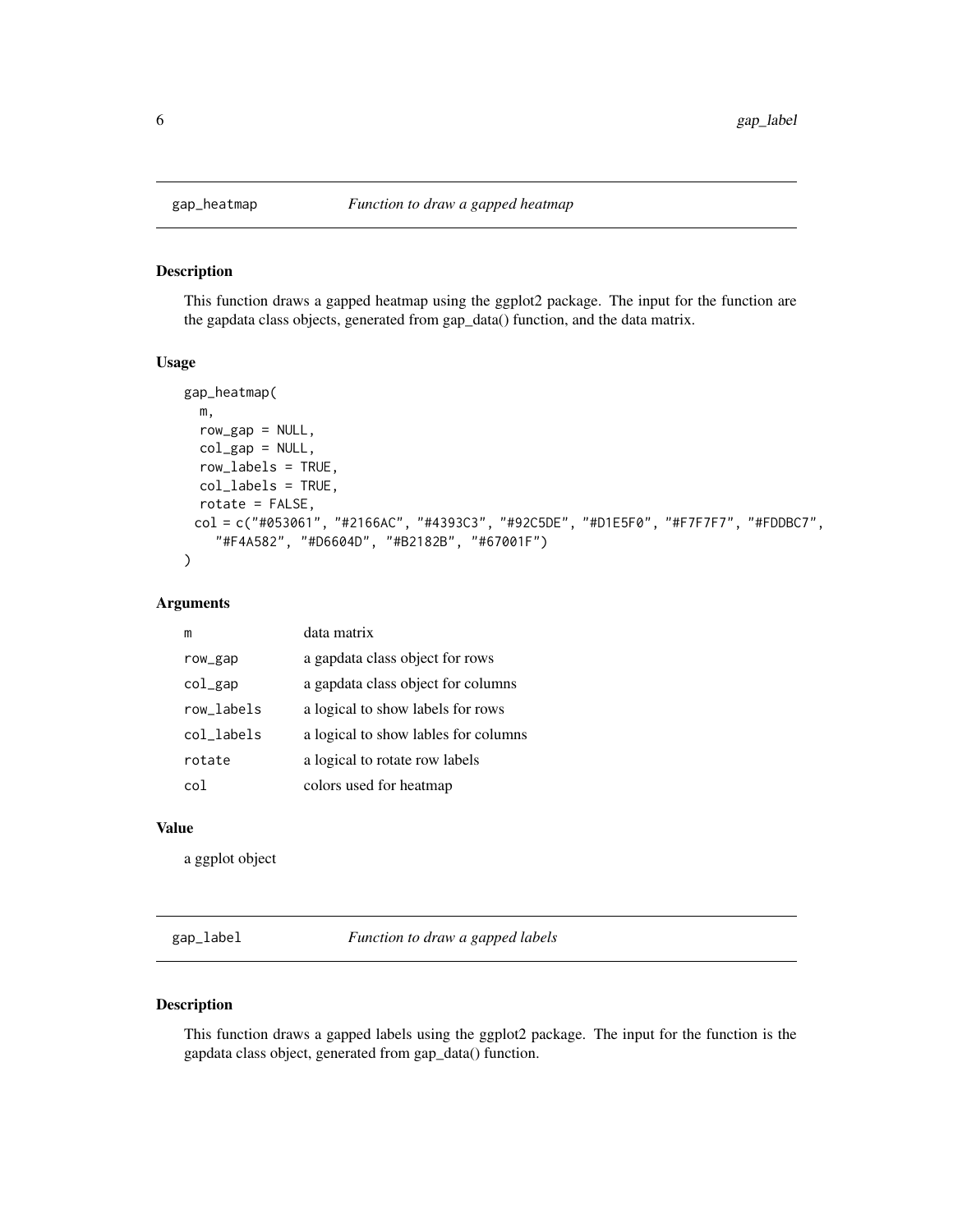# <span id="page-6-0"></span>sample\_tcga 7

# Usage

gap\_label(data, orientation, label\_size = 5)

# Arguments

| data        | gapdata class object                                           |
|-------------|----------------------------------------------------------------|
| orientation | orientation of the labels, "left", "top", "right", or "bottom" |
| label size  | a numeric to set the label text size                           |

# Value

a ggplot object

| sample_tcga | Sample data matrix from the integrated pathway analysis of gastric |
|-------------|--------------------------------------------------------------------|
|             | cancer from the Cancer Genome Atlas (TCGA) study.                  |

# Description

a multivariate table obtained from the integrated pathway analysis of gastric cancer from the Cancer Genome Atlas (TCGA) study. In this data set, each column represents a pathway consisting of a set of genes and each row represents a cohort of samples based on specific clinical or genetic features. For each pair of a pathway and a feature, a continuous value of between 1 and -1 is assigned to score positive or negative association, respectively.

# Usage

data(sample\_tcga)

# Format

A data frame with 215 rows and 117 variables

# Details

We would like to thank Sheila Reynolds and Vesteinn Thorsson from the Institute for Systems Biology for sharing this sample data set.